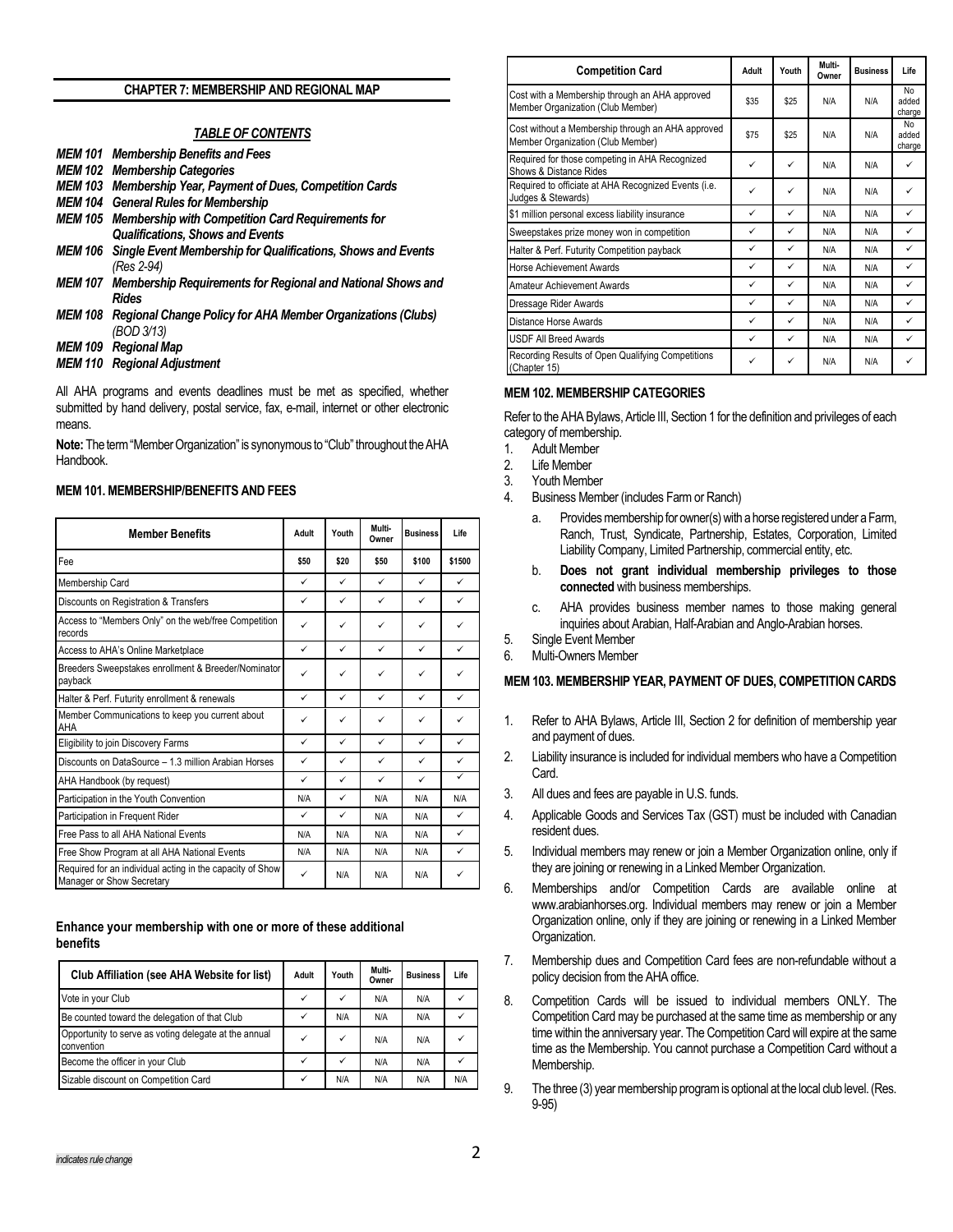### **MEM 104. GENERAL RULES FOR MEMBERSHIP**

The term "Membership" as used in MEM 102, 103, 104, 105, includes all membership categories as per the AHA Bylaws.

- 1. An officer of an AHA Member Organization must be an individual Member of AHA through that Member Organization.
- 2. An individual or Business Membership in AHA is required for enrollment, participation and receipt of prize money in AHA programs.
- 3. Individual Adult Membership is required for all AHA Committee/Commission Members unless the committee description and make-up are prescribed otherwise.
- 4. Refer to CBP 102 regarding "Contracts and Authority to Bind" issues.
- 5. An Adult member must be a current AHA Member and have paid dues to their Member Organization as of **June 30**of the relevant yearto be counted towards their Club's delegate strength. They must also be current at the time of Convention to be credentialed as that clubs delegate.
- 6. An individual acting in the capacity of show manager or show secretary is required to have an active individual Adult AHA Membership at the time of recognition through the completion of the show results at the AHA office. (BOD 5/09)
- 7. An individual acting in the capacity of ride/drive manager or ride secretary is recommended to have an active individual Adult AHA membership for local rides/drives. (BOD 5/09) Regional and National Ride/Drive managers must have an active AHA membership. (BOD 3/15)

## **MEM 105. MEMBERSHIP WITH COMPETITION CARD REQUIREMENTS FOR QUALIFICATIONS, SHOWS AND EVENTS**

- 1. An individual Membership is required for AHA Judges, and Stewards/TD's, qualifications, Shows and Events. (BOD 10/18)
	- a. Specialty Judges and Guest Judges must hold either:
		- 1) A USEF/EC Membership, or
		- 2) An individual AHA Membership.
	- b. Only AHA approved judges and stewards who are Adult or Life Members and are current will have their names listed as AHA Approved Judges and Stewards. (Res. 41-90)
	- c. Owners: The owner of the horse is the person, persons or entity listed on the registration papers, the Lease Contract, or the Sale Contract.
		- 1) If an individual is listed as the owner on a horse's registration papers, the owner must be an Adult, Life or Youth member with a Competition Card.
		- 2) If multiple individuals are listed as owners on a horse's registration papers, one of the owners must be an Adult, Life or Youth member with a Competition Card.
		- 3) If a farm, ranch or business entity is listed as the owner on a horse's registration papers, that farm or business entity must be a Business member. (Refer to MEM 102.4)
	- d. Riders, drivers, handlers, coaches and trainers (the personwho has care and custody of the horse on the show grounds) must be an Adult, Life or Youth member with a Competition Card.
	- e. Any person signing the entry form. Parents or guardians of minors must sign on the trainer line and write (Parent/Guardian) after the parent's name. In this case, the parent/guardian does not have to be an AHA member and need not pay the Single Event Membership fee.
- 2. Photocopies of AHA Membership with Competition Cards must be included with the horse entry forms at the time of entry. If necessary, Membership with Competition Card privileges may be verified on the AHA website or by phone with an AHA Representative. (**Note**: AHA Recognized shows may assess a fee for not providing this information)
- 3. Points or placings for AHA Programs and Regional and National qualifications will only be recorded for horses shown by participants who are AHA members and hold a Competition Card.
- a. Only exhibitors in 10 & Under Walk-Trot/Jog/Showmanship classes are exempt from the membership requirement for AHA Qualifying Shows, however, must have AHA Membership with Competition Card for Regional and National Shows. (Res. 4-99)
- b. Leadline classes are exempt from the AHA Membership with Competition Card requirements. (Res. 4-99)
- 4. The individual or sponsoring Show/Event Organization will be billed for the full amount owed for Single Event Membership(s) in the amount of \$35 for local level Shows/Events and for the full amount owed for Competition Level Membership(s) for Regional Level Shows/Events when correct fees are not submitted with results. (BOD 3/08) (BOD 8/08)

# **MEM 106. SINGLE EVENT MEMBERSHIP FOR QUALIFICATIONS, SHOWS AND EVENTS (RES. 2-94)**

- 1. Each participant at an AHA Recognized Show, Division or Event must submit a valid AHA Membership with Competition Card, join AHA (Membership with Competition Card) at the show or pay a \$35 Single Event Membership fee per person/business. (Res. 5-02) (Refer to ETHICS 102.3) (BOD 8/08)
- 2. Single Event Members shall only have competition privileges for the duration of the event (back-to-back shows are two separate events and require two separate Single Event memberships) where the membership is purchased. (Res. 3-94) Single Event Membership does not include personal excess liability insurance coverage.
- 3. Single Event Membership is not available for Regional or National Competitions.
- 4. All AHA Recognized Shows, Divisions or Events must collect Single Event Membership fees. The AHA Member Organization Show shall retain 50 percent of the fee and submit 50 percent to AHA. Shows sponsored by nonaffiliate entities or individuals shall submit all of the Single Event Membership fees to AHA. (Res. 3-94) All completed and signed Single Event Membership forms and fees must be submitted with the competition results.

# **MEM 107. MEMBERSHIP REQUIREMENTS FOR REGIONAL AND NATIONAL SHOWS AND RIDES**

For all Regional and National Championship classes and rides, AHA Adult or Youth with Competition Card or Life, or Business Membership is required as per MEM 105. Proof of membership with Competition Card must accompany Show/Competition results when the member joins at the show. (BOD 8/04) Single event memberships will not be accepted at Regionals and/or Nationals.

(**Exception**: Exhibitors in Leadline classes, Refer to MEM 105.3.b.) (Res. 4-99)

# **MEM 108. REGIONAL CHANGE POLICY FOR AHA MEMBER ORGANIZATIONS (CLUBS) (BOD 3/13)**

In order for a Member Organization (Club) to change from one Region to another the following must take place at least 60 days prior to a motion coming to the AHA Board of Directors:

- 1. The Member Organization (Club) must take a vote from all its Adult voting members regarding the desire to transfer regions. This vote must be recorded on the motion form that goes forward to the AHA Board of Directors.
- 2. Both the outgoing and receiving Regional Directors should notify their adult voting delegates of the proposed change.
- 3. The outgoing and the receiving Regional Directors should ask for a vote from their respective adult voting delegates to approve the change.
- 4. These votes should be recorded and reported to the AHA Board of Directors. If no vote is taken, that will be reported to the AHA Board of Directors as well.
- 5. A motion could then be brought to the AHA Board of Directors for approval to transfer a Member Organization (Club) from one region to another.
- 6. Each affected region would have the opportunity to explain its position before the AHA Board of Directors takes a vote to move a Member Organization (Club) from one region to another region.